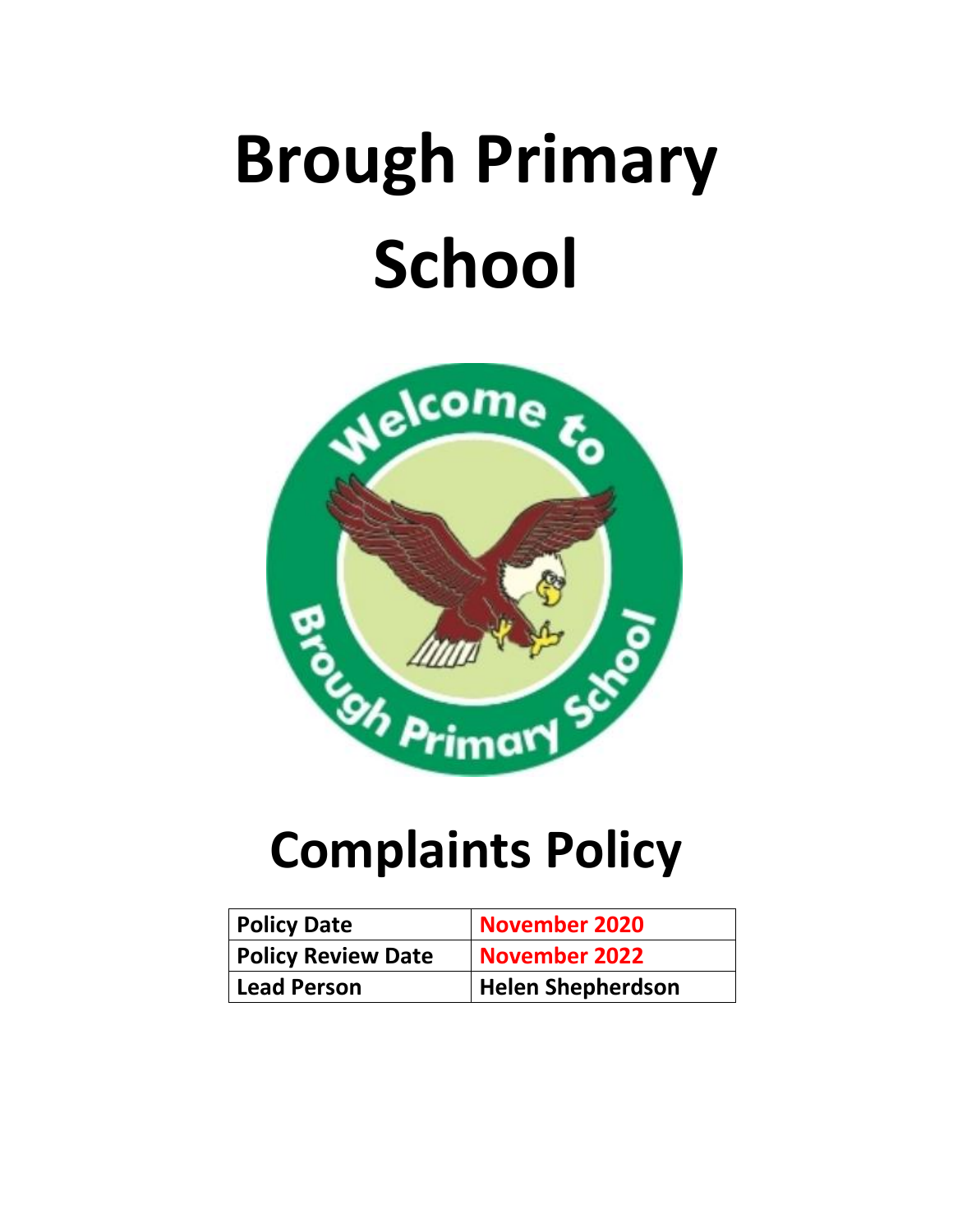# **COMPLAINTS POLICY**

# **Introduction**

It is a requirement of Section 29 of the Education Act 2002 that all schools have procedures in place for dealing with complaints. Any person, including members of the general public may make a complaint about any provision of facilities or services that a school provides unless separate statutory procedures apply e.g. pupil exclusions.

Brough Primary School seeks to promote positive relationships between all members of the school community and welcomes feedback in the form of comments, compliments and complaints Feedback can help to improve services and help to raise standards.

### **Policy Framework**

In dealing with complaints, the school will:

- encourage informal resolution wherever possible;
- publish the complaints procedure and ensure it is accessible, be simple to understand and use;
- be impartial;
- be non-adversarial;
- allow swift handling with established time-limits for action and keep the complainant informed of progress;
- ensure a full and fair investigation by an independent person where necessary;
- respect the need for confidentiality;
- address all issues raised by a complainant, providing an effective response and appropriate redress where necessary;
- provide information to the school's senior management team so that services can be improved.

At each stage of the procedure, appropriate resolution will be sought. This may include acknowledging that the complaint is valid in part or in whole. It may be appropriate to offer one or more of the following;

- an apology;
- an explanation;
- an admission that the situation could have been handled differently or better;
- an assurance that the event complained of will not recur;
- an explanation of the steps that have been taken to ensure that it will not happen again;
- an undertaking to review school policies in light of the complaint.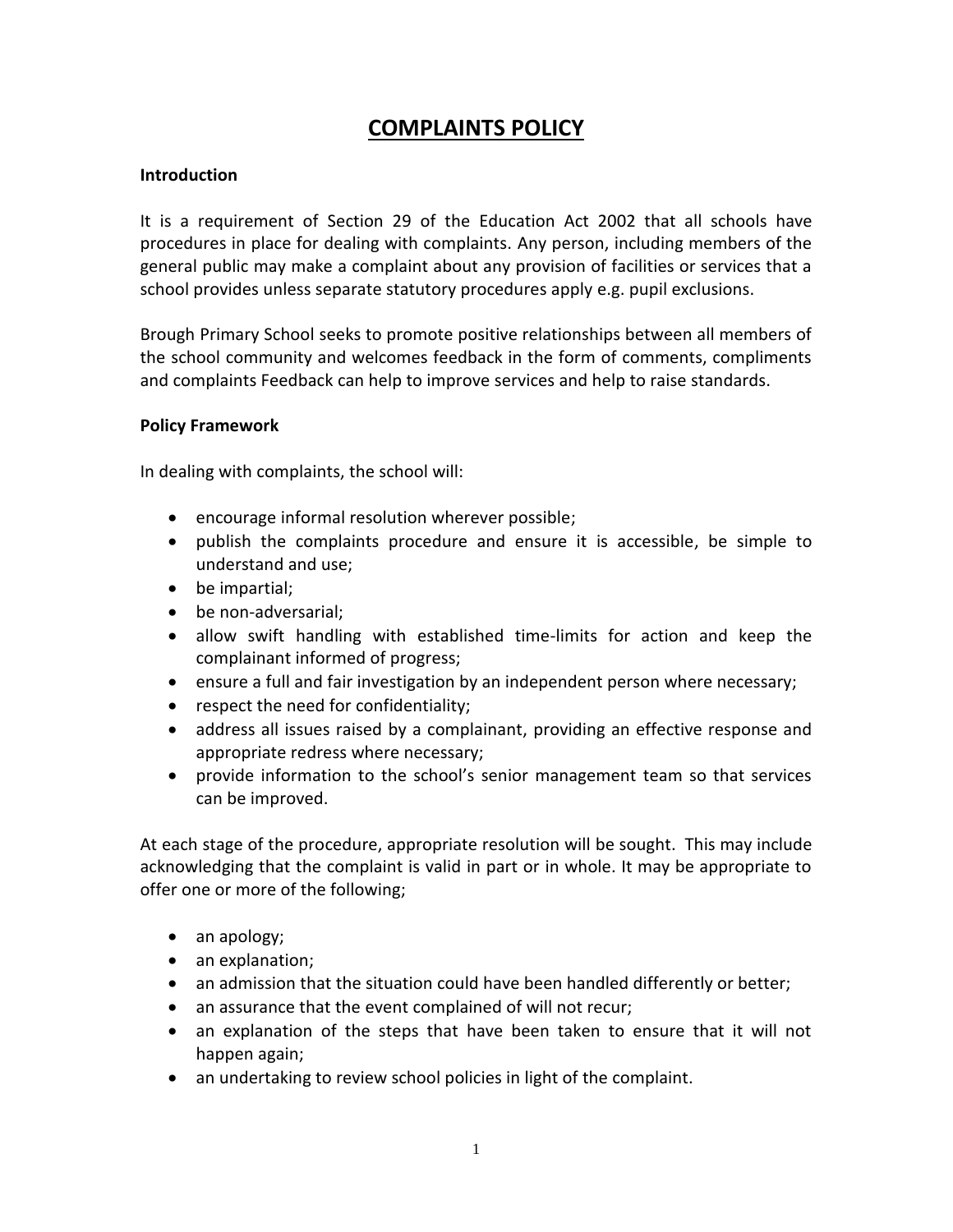This list is not exhaustive, and other outcomes may be considered where appropriate.

Where part, or all of a complaint is upheld, this is not an admission of negligence.

A complaint should be submitted as soon as possible after the incident so that it can be investigated whilst events are still fresh in the minds of those involved, but it is recognized that this is not always possible. Complaints will therefore normally only be considered up to one year after the incident has happened. In exceptional circumstances, this can be extended.

# **Records of Complaints**

All complaints will be recorded. Copies of the complaint, investigation reports, etc. including the outcomes and actions will be retained in accordance with data protection legislation in force at the time.

# **Governing Body Review**

The governing body will review the complaints policy and procedure on a regular basis. The governing body will also be provided with information about complaints and actions taken. All information given to the governing body will be anonymized.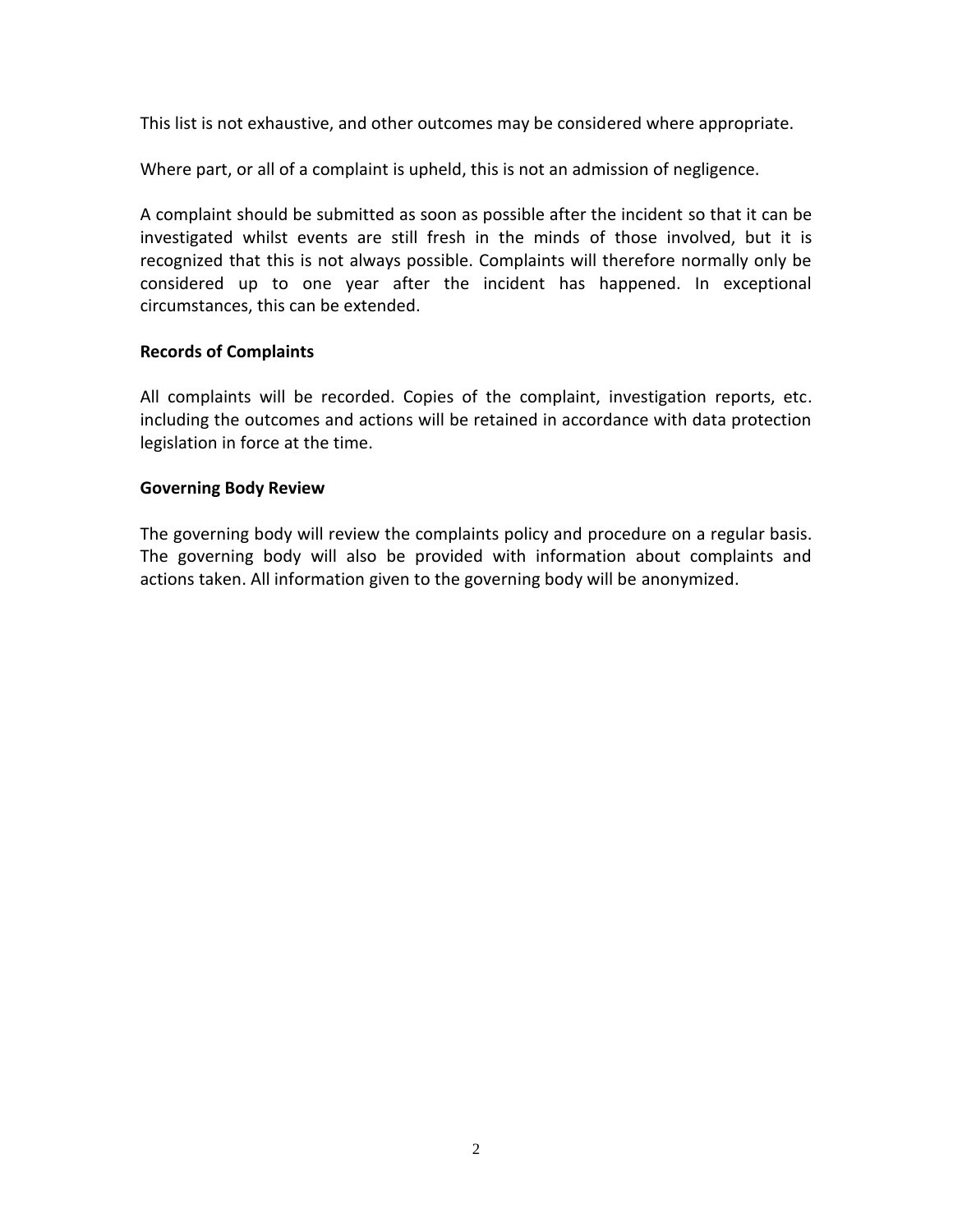# **COMPLAINTS PROCEDURE**

# **Stage 1 (Informal) Complaint considered by member of staff**

Most concerns can be quickly resolved by the member of staff involved. This can often be achieved by the complainant contacting the member of staff directly. Where possible, the concerns should be put in writing and provided to the member of staff so that he/she is able to look into the matter.

If the complainant does not feel able to take up the issue with member of staff, the complainant can ask the headteacher to appoint another member of staff to deal with the complaint.

If the member of staff feels that they are too compromised to deal with a complaint, the headteacher may appoint another member of staff to deal with the matter.

If the complaint is about the headteacher or a governor, the matter should be referred to the Chair of Governors.

If needed, the member of staff will contact the complainant or arrange to meet with them to ensure that the nature of the complaint is fully understood and to determine what the complainant feels needs to be done to resolve the issue.

There may be a need for the member of staff to undertake an investigation and interview others to establish the facts, but he/she will try to deal with the complaint and seek to resolve the issue in an informal manner.

This stage should normally be concluded within ten school days of the details of the complaint being agreed. If a longer period is required, the complainant should be informed of the reasons for this and provided with a revised timescale.

# **Stage 2 (Formal) Complaint considered by the headteacher**

If the complainant is dissatisfied with the informal resolution, they should write to the headteacher with the details of their complaint. If needed, the headteacher will contact the complainant or arrange to meet with them to ensure that the nature of the complaint is fully understood and to determine what the complainant feels needs to be done to resolve the issue.

The headteacher will gather factual evidence and information. This may involve interviewing those involved in order to be able to fully respond to the complainant. The headteacher will keep appropriate records and inform the complainant of the outcome of the investigation. Feedback to the complainant may be given verbally in a meeting, but a formal response in writing will also be provided.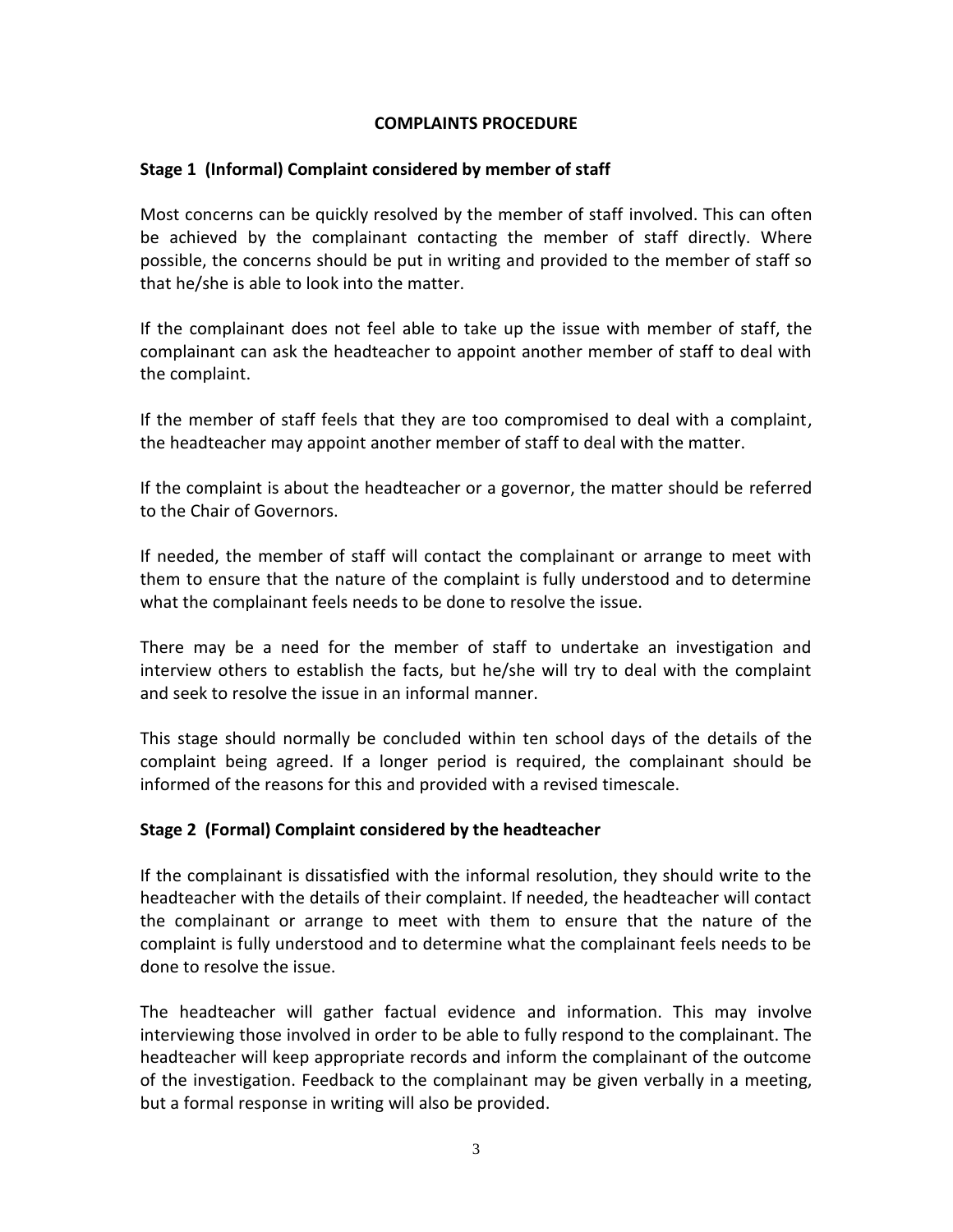Stage 2 should normally be concluded within ten school days of the detail of the complaint being agreed. If a longer period is required, the complainant should be informed of the reasons for this and provided with a revised timescale.

# **Stage 3 Complaint considered by Chair of Governors**

In a small number of cases, the matter may not be resolved even with the involvement of the headteacher. When this happens, or the complaint is about the headteacher, the complainant should write to the Chair of the Governing Body detailing why they are not happy with the decision and send it to him/her through the school.

If the matter is not discussed with the Headteacher, it is not normally possible to proceed further with the official complaints procedure. In this circumstance, the complaint should be submitted to the Chair of Governors in writing stating the reasons why it has not been discussed with the headteacher. If the complaint is about the headteacher, he/she will need to be informed of the complaint in order for the matter to be investigated.

The Chair of Governors will then review the decision of the headteacher. This may also require the Chair of Governors to contact the complainant to clarify why they are not satisfied with the decision of the headteacher. The Chair of Governors may ask for further information or ask someone to undertake additional investigations in which case a written report may be provided to the Chair of Governors

Feedback to the complainant may take place in a meeting, but a formal response in writing will also be given.

Stage 3 should normally be concluded within ten school days of the matter being referred to the Chair of Governors. If a longer period is required, the complainant should be informed of the reasons for this and provided with a revised timescale.

# **Complaints about a Governor or Chair of Governors**

If a complaint is received about a governor, it should be considered by the Chair of Governors as a stage 3 complaint.

If the complaint is about the Chair of Governors, it should be considered by the Vice Chair of Governors or another governor who has not been involved in the complaint.

If there are no independent governors, the Governing Body may ask another Governing Body or an independent person to conduct the stage 3 investigation.

# **Stage 4 Complaint heard by Governing Body Complaints Appeal Panel**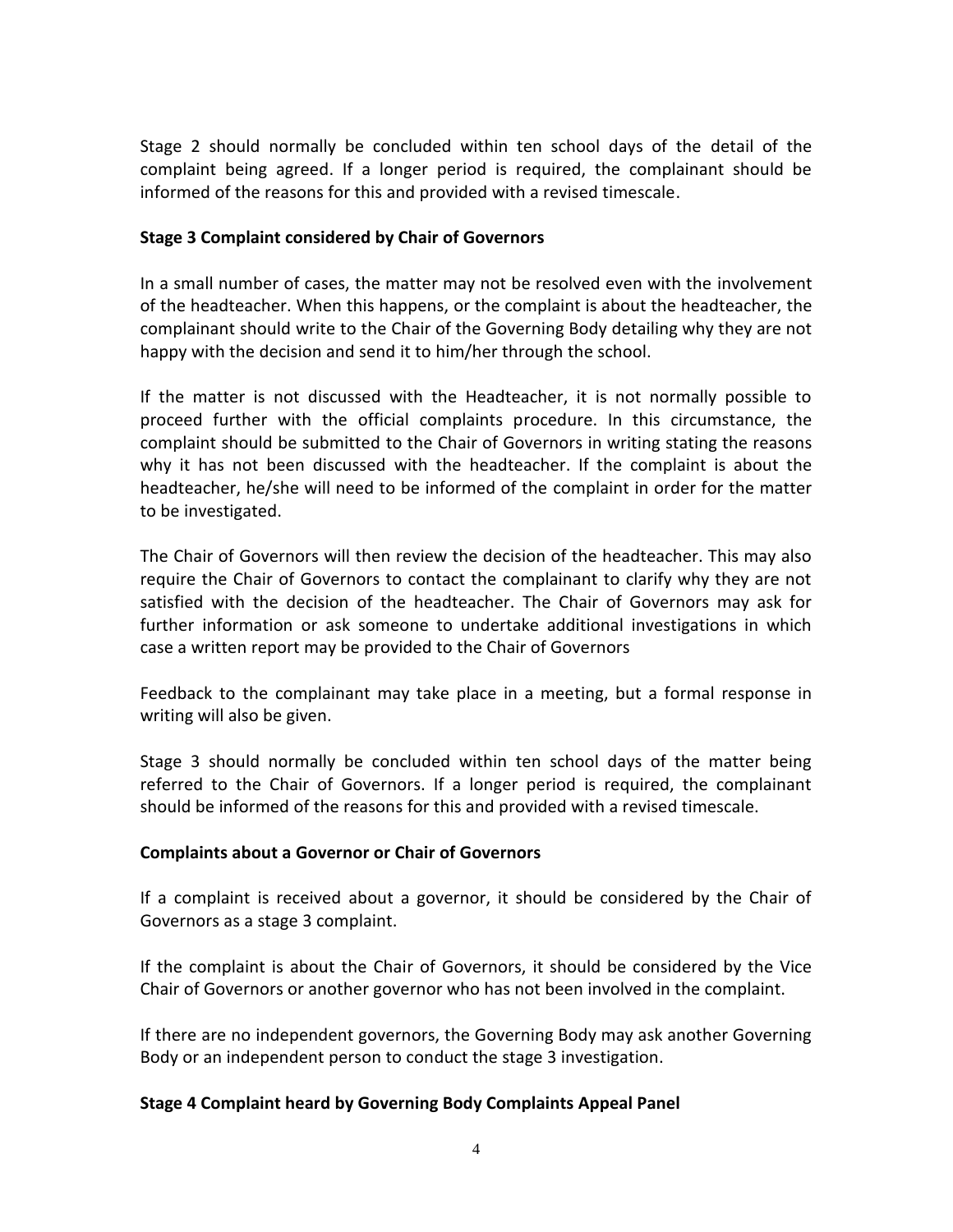If the complaint cannot be resolved by the involvement of the Chair of Governors, the complainant should write to the Clerk of the Governing Body giving the details of their complaint and why they are not happy with the decision of the Chair of Governors.

The Complaints Committee will be convened and review the decision of the Chair of Governors. The panel will not include any governor, including the Chair of Governors, who has had previous involvement in the case.

The panel will be convened within 15 school days of receipt of notification from the complainant and at a time that is convenient to all parties. If the meeting cannot be convened in this period, the complainant should be informed of the reasons for this and provided with a revised timescale. Where appropriate, witnesses may be invited to attend the meeting but will only be present for the part of the hearing in which they give evidence.

At the panel meeting, the complainant will be given the opportunity to state their case as to why he/she is not satisfied with the outcome of the complaint. The panel will be provided with all the information that has been collated as part of the investigation. The headteacher or chair of governors, as appropriate, will also be able to explain the school's actions and the reasons for the decision about the complaint.

The panel will consider the issue in private and can:

- dismiss the complaint in whole or in part;
- uphold the complaint in whole or in part;
- decide on the appropriate action to be taken to resolve the complaint;
- recommend changes to the school's policies, systems or procedures to ensure that problems of a similar nature do not recur.

If the Complaints Committee agrees that the outcome could lead to disciplinary action being taken against an employee of the school, the matter will be passed to the Disciplinary Committee. In this case, it is not the responsibility of the Complaints Appeal Panel to make a judgment about whether the employee is culpable, only that there is a case to answer. The complainant will be informed that the matter has been passed to the Disciplinary Committee for further consideration.

At this point, the Disciplinary Procedure adopted by the Governing Body will be followed.

If it is not possible for the Governor's Complaints Committee to consider the matter e.g. because there are no governors available who are independent of the issue that is being considered, the Governing Body will consider asking another Governing Body, or appoint independent people, to hear the complaint appeal.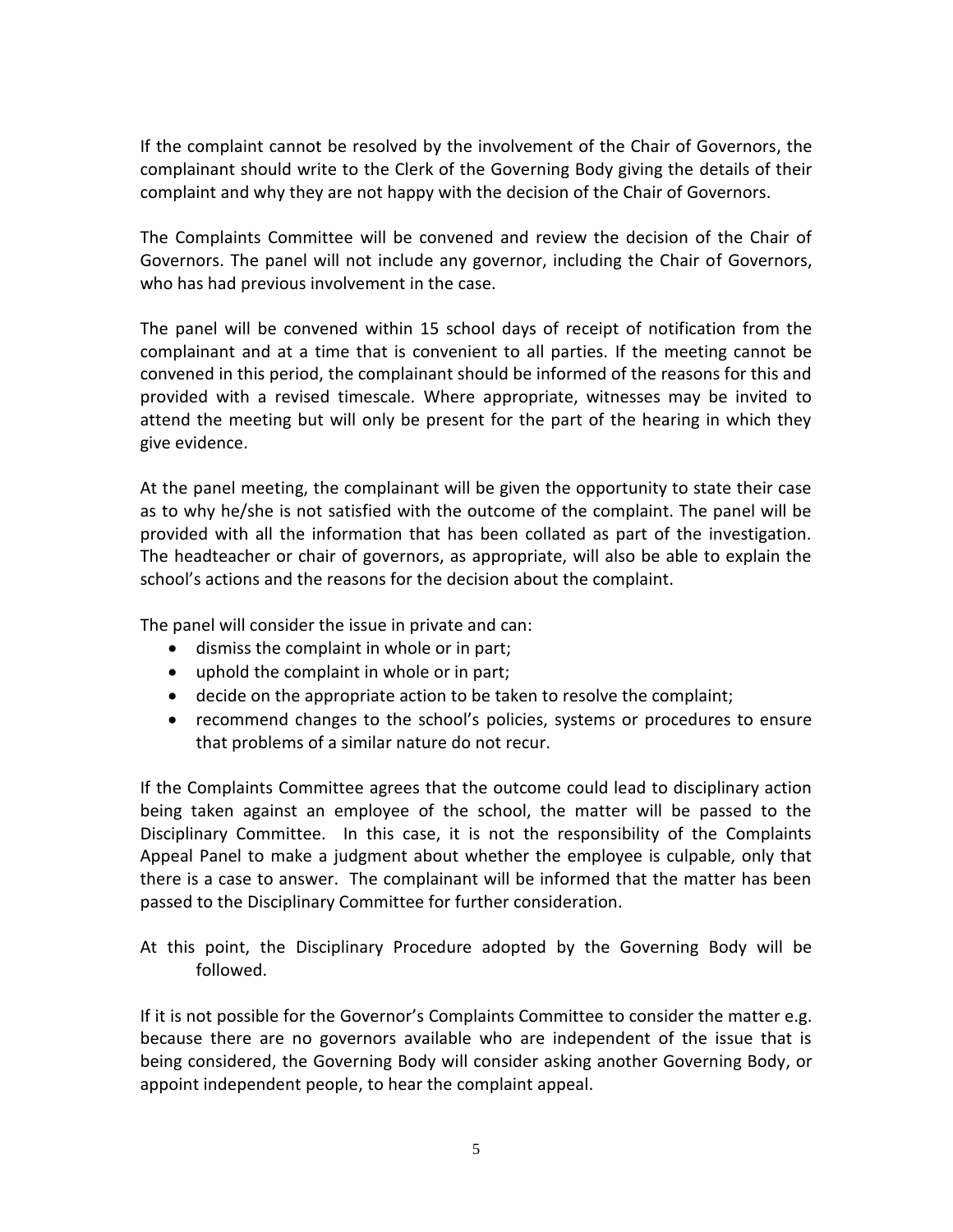## **Notification of the panel's decision**

The panel will inform the complainant in writing of their decision, together with reasons, within five working days.

Should the complainant still not be satisfied with the outcome, he/she can refer the matter to the Secretary of State for Education at

The School Complaints Unit (SCU) Department for Education 2<sup>nd</sup> Floor, Piccadilly Gate Manchester M1 2WD

or online at [www.education.gov.uk/help/contactus](http://www.education.gov.uk/help/contactus)

Further information can be obtained from the School Complaints Unit National Helpline on 0370 000 2288. The School Complaints Unit will not re-investigate the substance of the complaint but will examine if the complaints policy and other relevant policies were followed in accordance with the provisions set out and that they adhere to education legislation.

# **Unreasonable Complaints**

Once the procedures have been exhausted, if the complainant continues to contact the school on the same issue, he/she will be informed that the matter has been dealt with and that no further correspondence will be entered into on the matter. Any new complaints raised by the complainant will, however, follow the normal procedure.

The school is committed to dealing with all complaints fairly and impartially, and to providing a high quality service to those who complain. We will not normally limit the contact complainants have with the school. However, we do not expect our staff to tolerate unacceptable behaviour and will take action to protect staff from that behaviour, including that which is abusive, offensive or threatening.

The school defines unreasonable complainants as 'those who, because of the frequency or nature of their contacts with the school, hinder our consideration of their, or other people's complaints.

A complaint may be regarded as unreasonable when the person making the complaint:-

• refuses to articulate their complaint or specify the grounds of a complaint or the outcomes sought by raising the complaint, despite offers of assistance;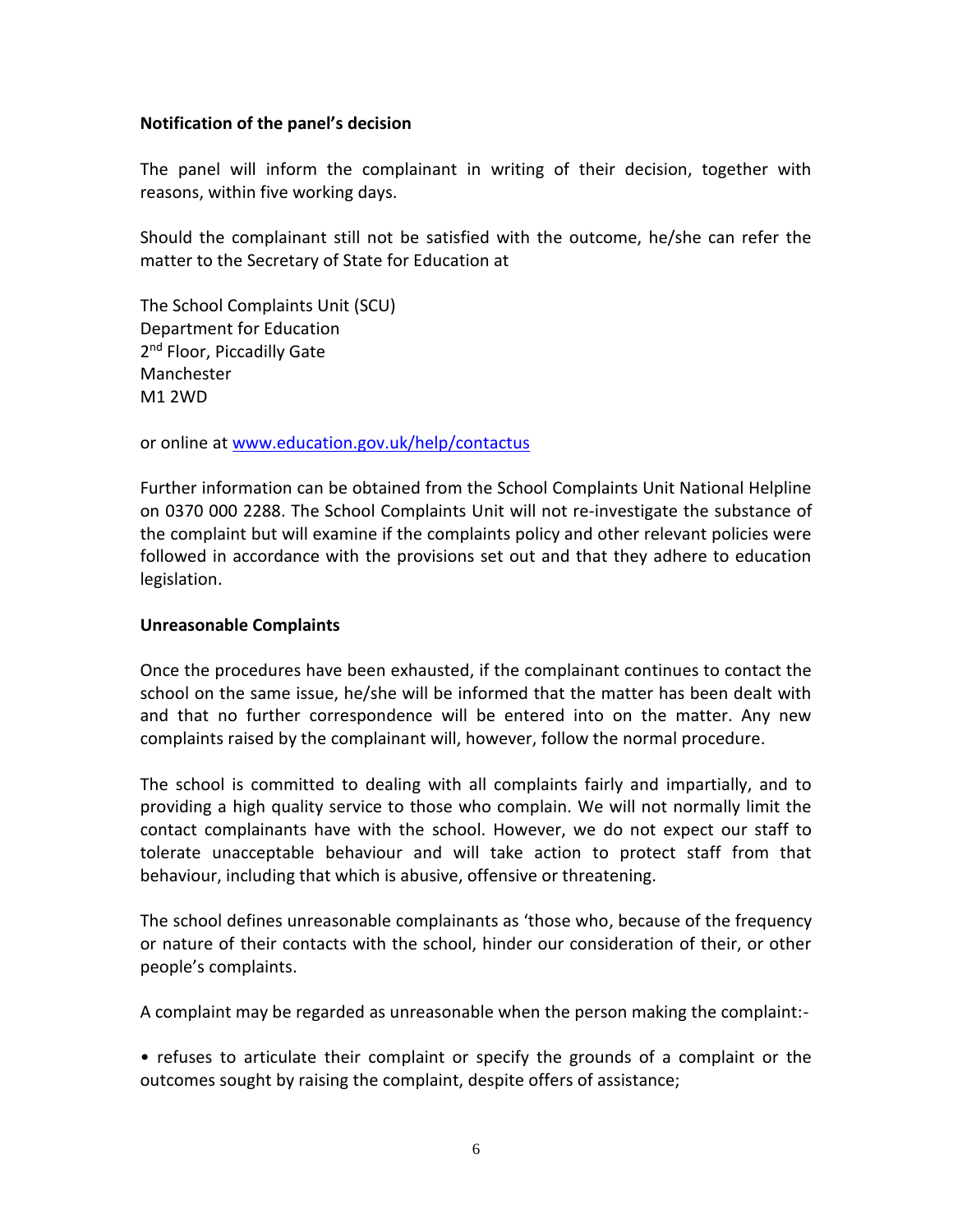• refuses to co-operate with the complaints investigation process while still wishing their complaint to be resolved;

• refuses to accept that certain issues are not within the scope of a complaints procedure;

• insists on the complaint being dealt with in ways which are incompatible with the adopted complaints procedure or with good practice;

• introduces trivial or irrelevant information which the complainant expects to be taken into account and commented on, or raises large numbers of detailed but unimportant questions, and insists they are fully answered, often immediately and to their own timescales;

• makes unjustified complaints about staff who are trying to deal with the issues, and seeks to have them replaced;

• changes the basis of the complaint as the investigation proceeds;

• repeatedly makes the same complaint (despite previous investigations or responses concluding that the complaint is groundless or has been addressed);

• refuses to accept the findings of the investigation into that complaint where the school's complaint procedure has been fully and properly implemented and completed including referral to the Department for Education;

• seeks an unrealistic outcome;

• makes excessive demands on school time by frequent, lengthy, complicated and stressful contact with staff regarding the complaint in person, in writing, by email and by telephone while the complaint is being dealt with.

A complaint may also be considered unreasonable if the person making the complaint does so either face-to-face, by telephone or in writing or electronically:-

- maliciously;
- aggressively;
- using threats, intimidation or violence;
- using abusive, offensive or discriminatory language;
- knowing it to be false;
- using falsified information;

• publishing unacceptable information in a variety of media such as in social media websites and newspapers.

Complainants should limit the numbers of communications with a school while a complaint is being progressed. It is not helpful if repeated correspondence is sent (either by letter, phone, email or text) as it could delay the outcome being reached.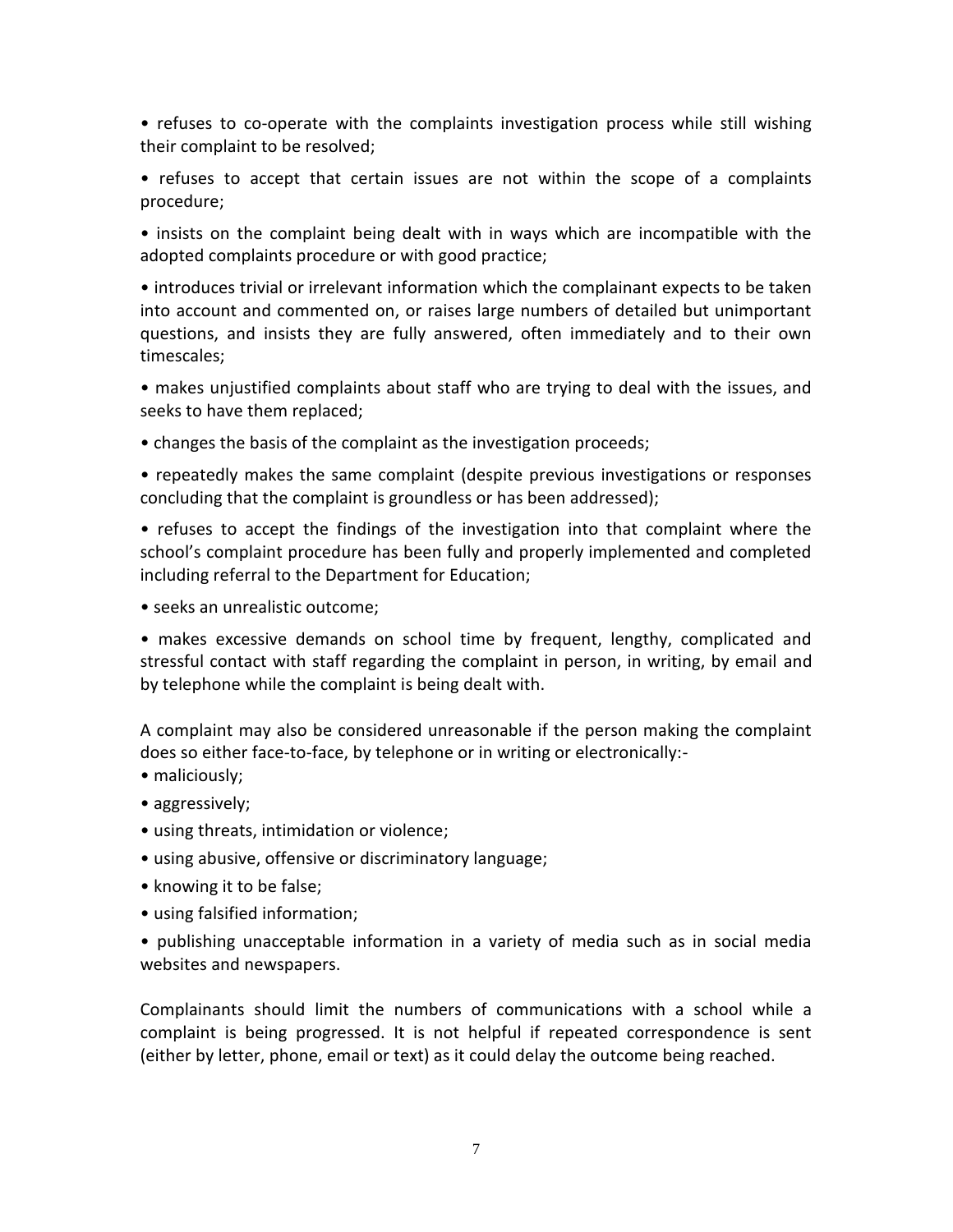Whenever possible, the headteacher or Chair of Governors will discuss any concerns with the complainant informally before applying an 'unreasonable' marking.

If the behaviour continues the headteacher will write to the complainant explaining that their behaviour is unreasonable and asking them to change it. For complainants who excessively contact the school causing a significant level of disruption, we may specify methods of communication and limit the number of contacts in a communication plan. This will usually be reviewed after 6 months.

In response to any serious incident of aggression or violence, the concerns and actions taken will be put in writing immediately and the police informed. This may include banning an individual from the school

# **Complaints made to the local authority**

If the local authority receives a written complaint about a school, the headteacher will be contacted to ensure that he/she is aware of the complaint and asked to deal with it under the school's complaints policy and procedure. **The local authority does not investigate complaints about a school.**

The local authority will ensure that the Headteacher and Chair of Governors receive copies of any documentation sent to it by the complainant. If the complainant requests that copies are not sent to the school, then he/she will be advised that an investigation cannot be undertaken.